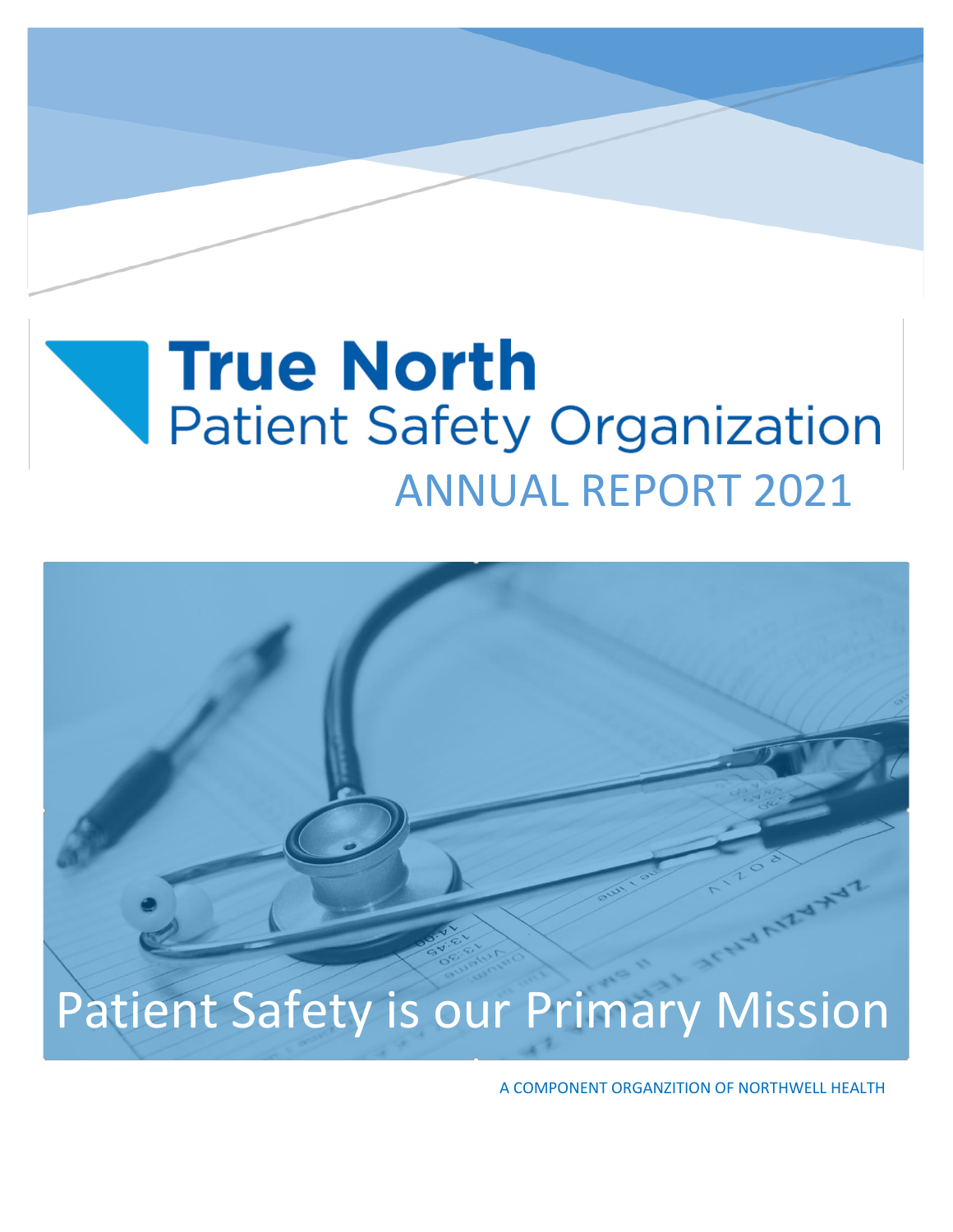# I. About Us

#### **True North Patient Safety Organization, Inc.**

True North Patient Safety Organization, Inc. is a component organization of Northwell Health, which acts independently. True North Patient Safety Organization's (PSO's) mission is to constantly improve patient safety and quality of care by collecting and analyzing patient safety information and sharing best practices to eliminate preventable harm. True North PSO's goal is to be recognized as a gold standard for patient safety within national health systems. In April, True North PSO received a three-year certification for continued listing with the Agency for Healthcare Research and Quality (AHRQ).

#### **Membership**

True North PSO has 7 members, including 2 health systems, and 5 ambulatory surgery centers (ASCs).



Prepared by the Office of Strategic Planning/mr

## II. True North Quality and Patient Safety Reporting Tool

On March 1<sup>st</sup>, 2021 the True North Quality and Patient Safety Tool went live, allowing participating ambulatory surgery centers (ASCs) to submit patient safety events to the PSO. Several training sessions were conducted, and an on-demand training module was made available. Participants were encouraged to submit any patient safety event or near miss in the following categories:

- Patient Burns
- Wrong Site, Wrong Side, Wrong Patient, Wrong Procedure, Wrong Implant
- Patient Falls
- Unintended retention of a foreign object
- Surgical Site Infections (SSI)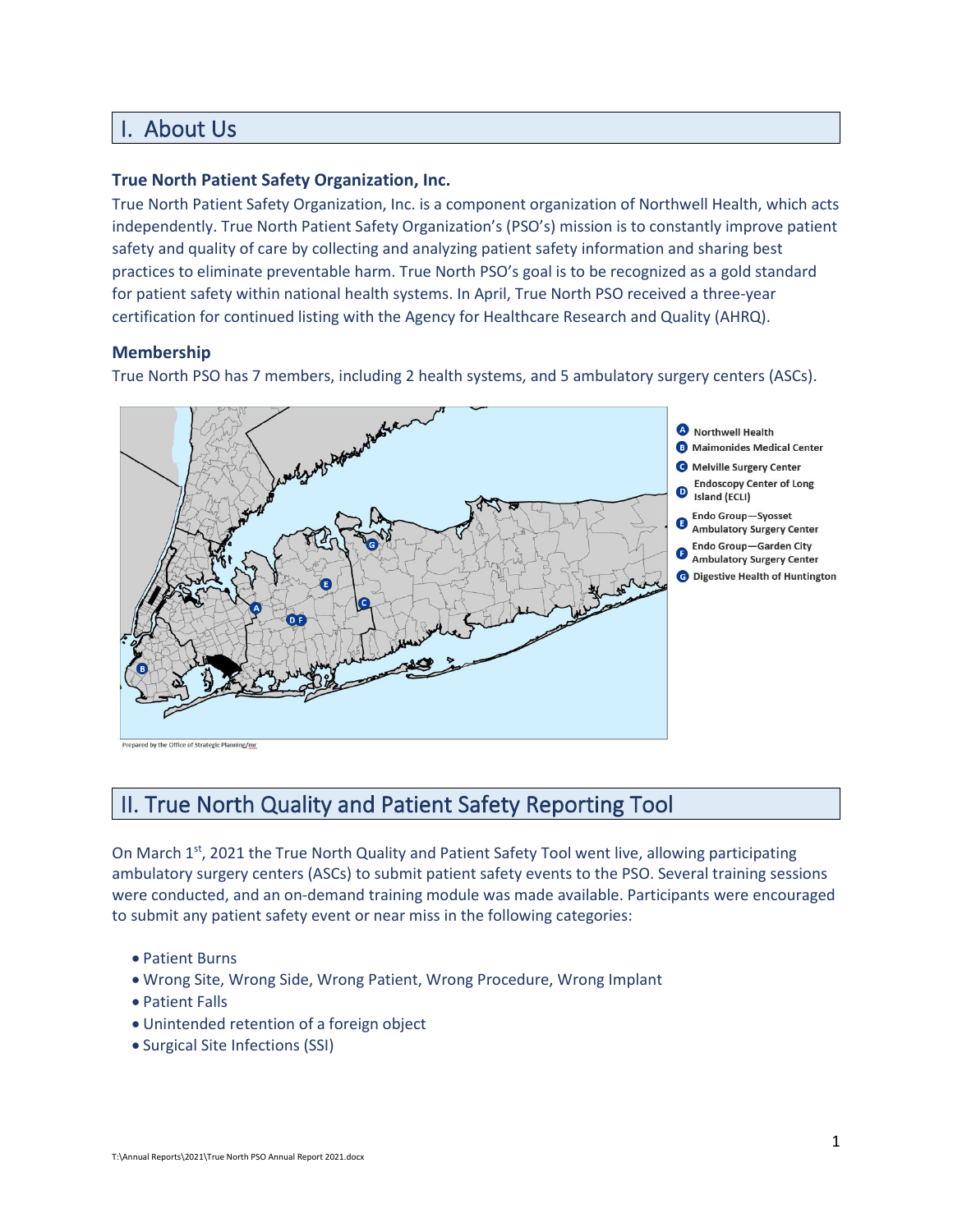- Operating room (OR) fire
- Medication or Other Substance event
- Device Malfunction
- Intra-operative or immediately post-operative/post procedure death
- Other patient safety event
- Irretrievable loss of a biologic specimen
- All Cause Hospital transfer/admission
- All Cause Hospital admission within 1 day of discharge
- All Cause ED visit within 1 day of discharge

*"The need for data is paramount for designing safe systems. The incorporation of a safety event reporting tool will assist all members of the PSO in delivering the safest care to our communities" - Mark Jarrett, MD Executive Director*

True North PSO also welcomes the submission of any patient safety event or near miss that could provide a learning opportunity to other PSO members. Events and quality data submitted are reviewed on a quarterly basis by the PSO Quality and Patient Safety Committee to identify learning opportunities that can be disseminated to the larger PSO membership.

Patient safety events are collected consistent with the AHRQ Common Formats allowing for deidentified data to be submitted to the PSO Privacy Protection Center (PPC) for inclusion in th[e Network](https://www.ahrq.gov/npsd/index.html)  [of Patient Safety Databases \(NPSD\).](https://www.ahrq.gov/npsd/index.html)

#### III. Safe Tables

Safe Tables are confidential meetings of PSO participants where a specific adverse or near miss event is presented and analyzed. Contributing factors, root causes and risk reduction strategies coupled with other best practices are discussed to heighten awareness across the PSO. Applicable resources are disseminated post meeting to assist organizations in proactive risk mitigation. These meetings also allow for the demonstration of different quality management tools that can be employed to further identify and reduce risk. During 2021 True North PSO hosted and facilitated three Safe Table meetings on topics of concern for participating ASCs.

In May, the PSO hosted a Safe Table meeting on **The Value of Relevant Images in Preventing Wrong Side Surgery.** During this meeting a participant organization shared a case where cognitive error along with unreliable processes and subjectivity surrounding the use of relevant images in the operating room contributed to a wrong side surgery. The root cause and associated opportunities for improvement were explored, and the importance of team composition in conducting a meaningful root cause analysis was also discussed. Highly reliable risk reduction strategies were presented that may decrease the likelihood of a similar even at participant sites.

The next Safe Table meeting was held in August titled **The Right Place, The Wrong Lens.** A case was presented where a lack of engagement and incomplete patient identification during the time out process contributed to the implantation of an intraocular lens that was intended for another patient. Corrective actions and measures of effectiveness were reviewed. Example competency and audit tools were distributed to assist sites in assessing and mitigating their risk of a similar event. Additionally, the PSO Chief Counsel presented on informed consent and provided participants with the opportunity to ask questions.